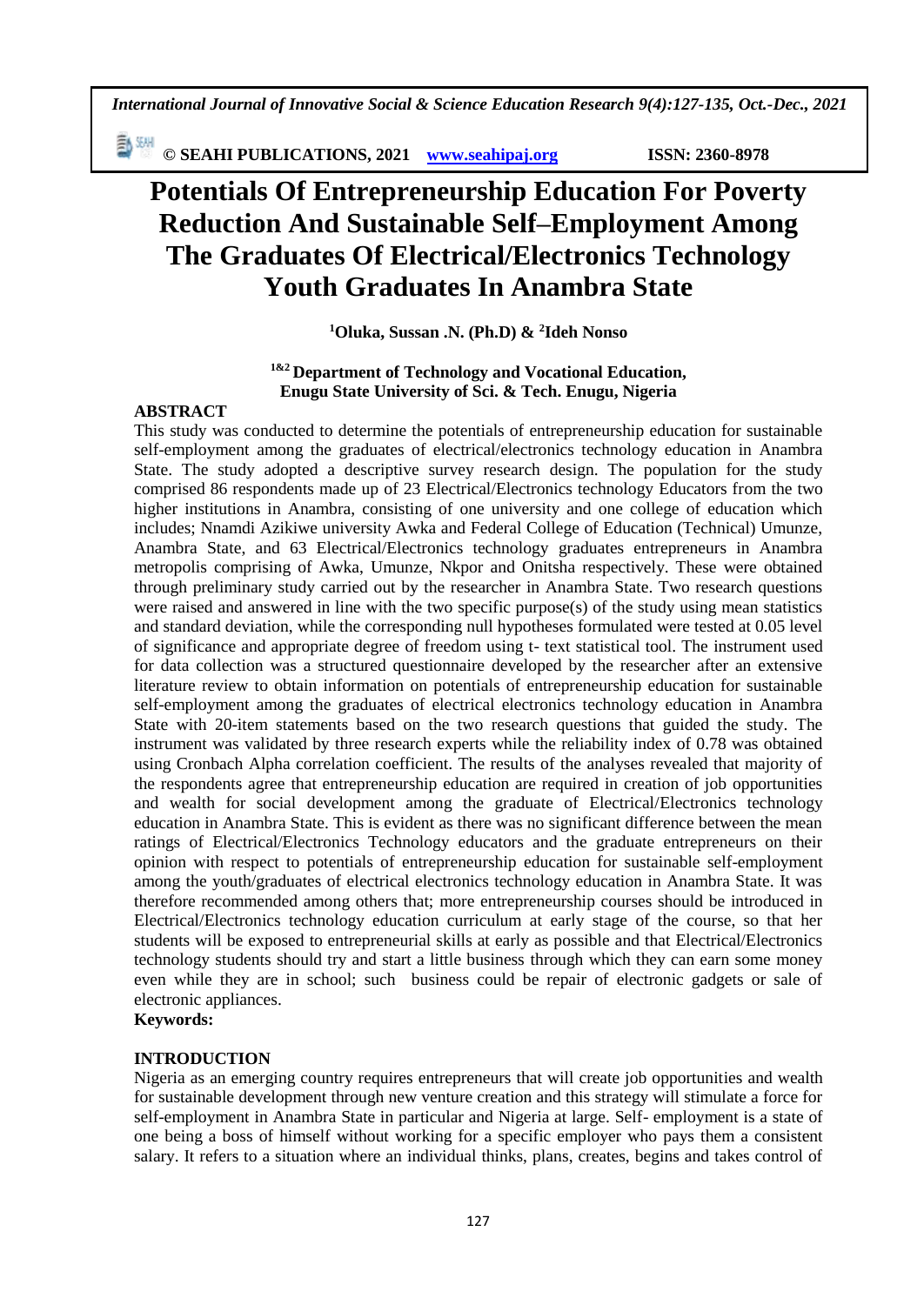the business activities. Abdulkarim (2012) described self-employment as the act of working for oneself. These abilities of being free from working for an employer are undoubtedly a result of adequate skill acquisition which has been one of the goals of education. One of the key indices of a sustainable economy is the ability of a nation to provide gainful employment for its citizens through training so as to contribute to National building. For the graduate of Electrical/Electronics technology to contribute to the creation of a gainful employment for the citizen of Anambra, it calls for a thorough entrepreneurial training which will aid her students to acquire the necessary skills, fundamental knowledge, both practically and experimentally which lead to a lifelong career in the field of Electrical/Electronics technology Education.

Electrical/Electronics technology is one of the core areas of specialization in the technical education programme, which prepares learners for teaching and industrial engagements, through the provision of knowledge, skills, and attitudes desirable in the world of work (Chukwuedo & Omofonmwan, 2013; Iliya, 2011). Electrical/electronics technology is a subject area that involves the teaching of some abstract concepts such as atomic structure, flow of electrons, power generation, transmission and distribution, circuit design, electromagnetism, logic gates, circuit theory, amplifiers among others (Ogbunaya & Efuwape, 2018). Electrical/Electronics technology education undergraduate students become technologist after graduation. Electrical/Electronics technologist frequently work as members of engineering team in the areas of installation, maintenance, manufacturing, product development, and other applications of Electrical/electronics products and devices(Ohanu & Ogbuanya 2018). However, the graduates of this programme can as well be employed as professional teachers or instructors in schools offering electrical/electronics trade programmes, technicians and as well be entrepreneur/consultant which help in supplying the rightful materials needed for both domestic and industrial installation in other to minimize the occurrence of fire outbreak in the installation. The exposure of Electrical/Electronics technology undergraduate students to entrepreneurship education may stimulate their preference for the adoption of such strategy in their future entrepreneurial profession, more importantly after recognizing its strength and importance.

Entrepreneurship education is specialized education which makes his recipients to be grounded in knowledge, skills, ideas, management abilities and capabilities in performing all business functions relating to product or services. Uduak and Aniefiok (2011) stated that entrepreneurship education is an area of study that includes those activities and skills essential for responding to ones environment in the process of conceiving, starting and managing a business enterprise for economic growth and development. Entrepreneurship education entails teaching students, learners and would-be businessmen, the essential skills required to build viable enterprises, equipping the trainees with skills needed for taking responsibility and developing initiatives of prospective trainees (Ezeani, 2012).Entrepreneurship education when effectively taught, it has the likelihood to precipitate selfemployment among learners and accelerating sustainable growth and development (Aliyu ,2018).

In the context of the study, the potentials of entrepreneurship education for sustainable selfemployment among the graduates of electrical/electronics technology education is inevitable both for technological and entrepreneurial development in Anambra State and Nigeria at large. Potential means competence in or the ability to do what is needed (Nungse, Ugwoke, Tongshuwal & Yekimi, 2019). Competence is the capability to apply or use the set of related knowledge, skills, and abilities required to successfully perform a critical work setting (Department of mines, Industry Regulation and safety 2018). Potentials of Entrepreneurship education among the graduates of electrical/electronics technology education triggers the desires of the graduates to establishment of Electrical/electronics business enterprise in areas such as electronic gadgets repairs, circuit designs, electronic gadgets production, domestic and industrial installation, repair and maintenance of a faulty electrical gargets, cables and electrical accessory supply among others. In extension, potential of entrepreneurship education towards the graduates of electrical/electronics technology is a quality or state of making the graduates to become functionally adequate, motivated /desire to establish and run an electrical/electronics business venture or an enterprise which in turn create job opportunities and wealth for social development which contributes to the economic development of Anambra State.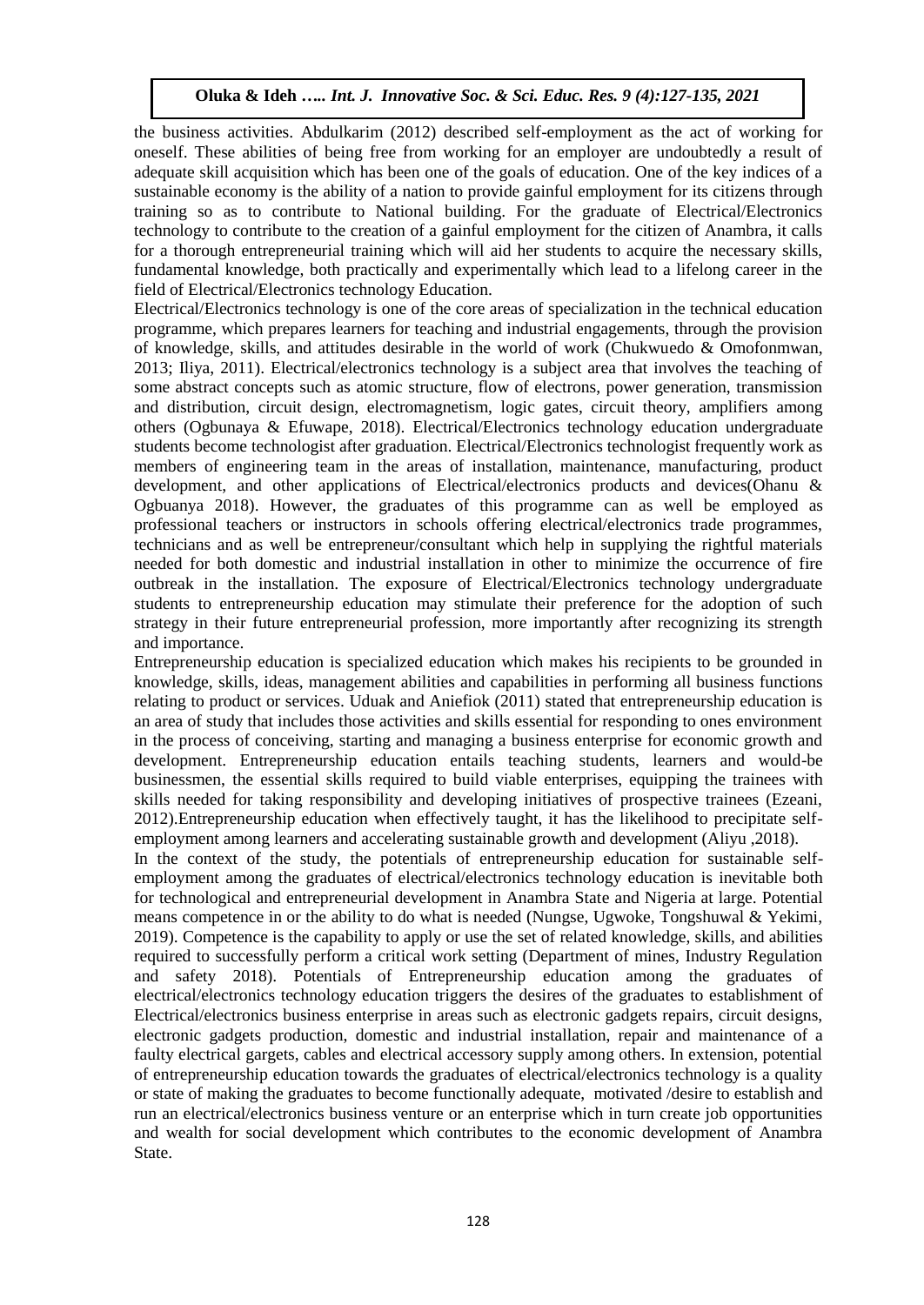Creating job opportunities through entrepreneurship education entails increasing its access to economic opportunities by providing useful information on manpower training, skill development and access to capital and business development (Adenutsi, 2009). Through increased knowledge, there will be emergence of ancillary enterprise among Electrical/ Electronics graduate entrepreneurs whom will supply the raw materials including energy and related industrial services, and also add value to the bye-products generated by the parent firm (Adenutsi, 2009). The potentials of entrepreneurship education among the graduate entrepreneurs in creating job opportunities according to (Maina, 2013) include; sharpening the graduates' innate capabilities in creating business, inculcates in the mentality of graduates of hard work and empowering the graduates with the innovative skills in creating business. However creating job opportunities alone through entrepreneurship without considering wealth creation for social development will not be adequate for effective economic development.

Wealth creation for social development through entrepreneurship education is a situation where the value of output is more than the combined value of the input (Iproject, 2010). Here the potentials of entrepreneurship among the graduates entrepreneurs gives them the innovative mind of creating a new firms which brings new products and services to the market, thus increasing the productivity and creating wealth for social development in the state. The potentials of entrepreneurship education among the graduate entrepreneurs in creating wealth creation for sustainable development include; increases productivity which maximizes the social satisfaction gain and identification of existing opportunities in the market (Kumar, 2011, Ogundele, kayoed, Oduleke & Alade, 2013).

Since the Impartation of entrepreneurial skills to students is one of the goals of Technical Education (TE) in any Vocational and Technical Education institution (Ohanu & Ogbuanya, 2018). And the one of the goals of tertiary education is to impart both physical and intellectual skills which will enable individuals to be self-reliant and useful members of the society (Federal Republic of Nigeria, 2010). It calls for effective implementation of these goals in electrical/electronics technology education, so that it will contribute positively to the economic development of Anambra state. It is against this background that the researcher sought to determine the potentials of entrepreneurship education for sustainable self-employment among the graduates of electrical/electronics technology education in Anambra State.

### **Statement of Problem**

The problem statement of the study addresses the unemployment among the graduate of Electrical/Electronics technology in Anambra State. It has been observed that most Electrical/Electronics technology graduates are complaining that they lack job. But there is a high demand of electrical installation and maintenance works consultant/technologist services. In Anambra state, individual built houses/industries on daily basis and requires the services of a welltrained competent technologist that will do the wiring installation, of course graduate entrepreneurs that will supply the electrical accessories and materials needed for the installation, yet they complain of being unemployed. If something is not done to avert the situation through engaging the student ineffective entrepreneurship education while in school, it will come to a time where high rate of unemployment, immorality and other social vices among Electrical/Electronics technology graduates will become the norms in Anambra State in particular and in Nigeria at large. Consequently the study therefore, sought to determine the potentials of entrepreneurship education for sustainable self–employment among graduates of Electrical/Electronics Technology Education in Anambra State.

### **Purpose of the Study**

The main purpose of the study was to determine the potentials of entrepreneurship education for sustainable self–employment among graduates of Electrical/Electronics Technology Education in Anambra State. Specifically, the study sought to determine the;

1. potentials of entrepreneurship education in creating job opportunities for sustainable employment among the graduates of Electrical/Electronics Technology Education in Anambra State

2. potentials of entrepreneurship education in creating wealth for social development among the graduates of Electrical/Electronics Technology Education in Anambra State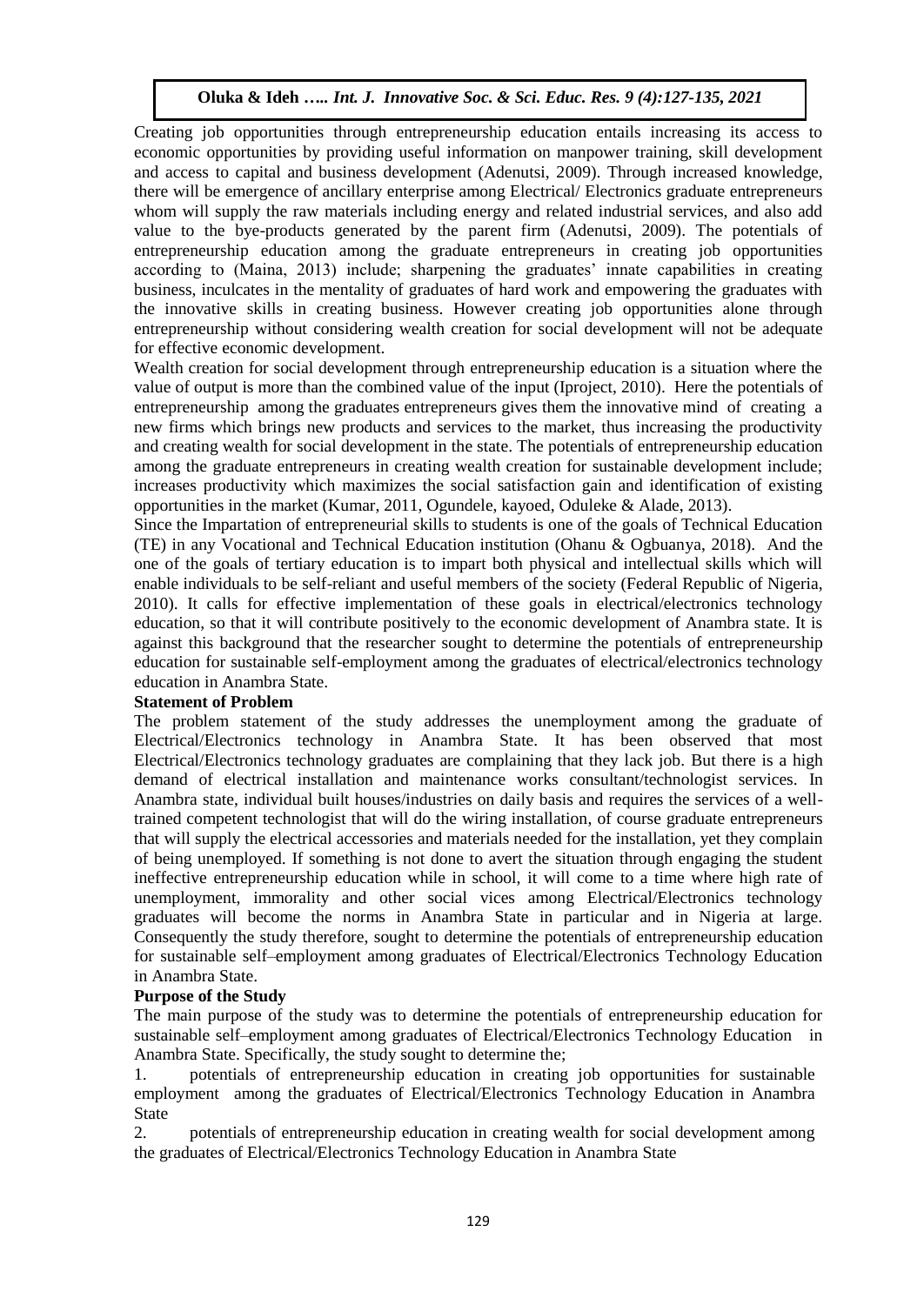#### **Research Questions**

The following research questions guided the study:

1. What are the potentials of entrepreneurship education in creating job opportunities for sustainable employment among the graduates of Electrical/Electronics Technology Education in Anambra State?

2. What are the potentials of entrepreneurship education in creating wealth for social development among the graduates of Electrical/Electronics Technology Education in Anambra State?

#### **Hypotheses**

The following hypotheses were tested at 0.05 level of significance.

1. There is no significant difference in the mean ratings of Electrical/Electronics Technology Educators and Electrical/Electronics Technology Graduate Entrepreneurs on the potentials of entrepreneurship education in creating job opportunities for sustainable employment among the graduates of Electrical/Electronics Technology Education in Anambra State.

2. There is no significant difference in the mean ratings of Electrical/Electronics Technology Educators and Electrical/Electronics Technology Graduate Entrepreneurs on potentials of entrepreneurship education in creating wealth for social development among the graduates of Electrical/Electronics Technology Education in Anambra State.

### **RESEARCH METHODS**

The study employed a descriptive survey research design. A descriptive survey research design according to Idoko (2011) is concerned with the collection, analysis, interpretation of data the way they existed from relevant sources with appropriate tools, methods and then, using the result of the interpretation to describe the existing situations, events, characters, opinions, behaviors', belief and relationship that which generations are made over the entire population from ample of a sample population. The design was used because the researcher made use of questionnaire to collect data from TVE(Electrical/Electronics technology) Educators specifically in two public higher institutions in Anambra State, consisting of one university and one college of education which includes; Nnamdi Azikiwe university Awka, and Federal College of Education (Technical) Umunze and TVE (Electrical/Electronics Technology)graduates in Anambra State Metropolis consisting of Awka, Nkpor and Onitsha. These areas were chosen because of high level of development/industrialization in the area, availability of schools and number of TVE workshops located in the area.

The population for the study comprised of 86 respondents which made up of 23Electrical/Electronics Technology Educators in public higher institutions in Anambra State, which includes; Nnamdi Azikiwe University Awka and Federal College of Education, Technical, Umunze and 63 Electrical/Electronics Technology graduates in Anambra State Metropolis consisting of Awka, Nkpor, and Onitsha. The entire population was used for the study because the population size was manageable, therefore no sampling was made.

This study made use of a structured questionnaire developed by the researcher for the collection of data. The questionnaire titled Potentials Of Entrepreneurship Education For Poverty Reduction And Sustainable Self Employment Of Electrical Electronics Technology Education Graduates (PEEPRSS) was made up of two parts, 1 and 2.Part I, collected the respondents bio-data while part 2 constitutes33 item statements produced after extensive literature review divided into section A, B &C according to the 3 research questions that guided the study. A four point rating and weighted values were applied to each item in section A - B respectively as; Strongly Agree (SA)-4; Agree (A)-3; Disagree (D)- 2 and Strongly Disagree(SD) – 1.

The instrument was subjected to face validation using three experts; two experts were from department of Technology and Vocational Education option of Electrical/Electronics Technology Education and one experts from the Department of Science and Computer (Measurement and Evaluation) Education, all from Enugu State University of Science and Technology. They read the copies of the instrument, checked the contents and clarity and suitability of the items in answering the research questions that guided the study, and also in texting the null hypotheses in the study. Their comments, corrections and suggestions contributed in the modification and production of the final drafting of the instrument use by the study.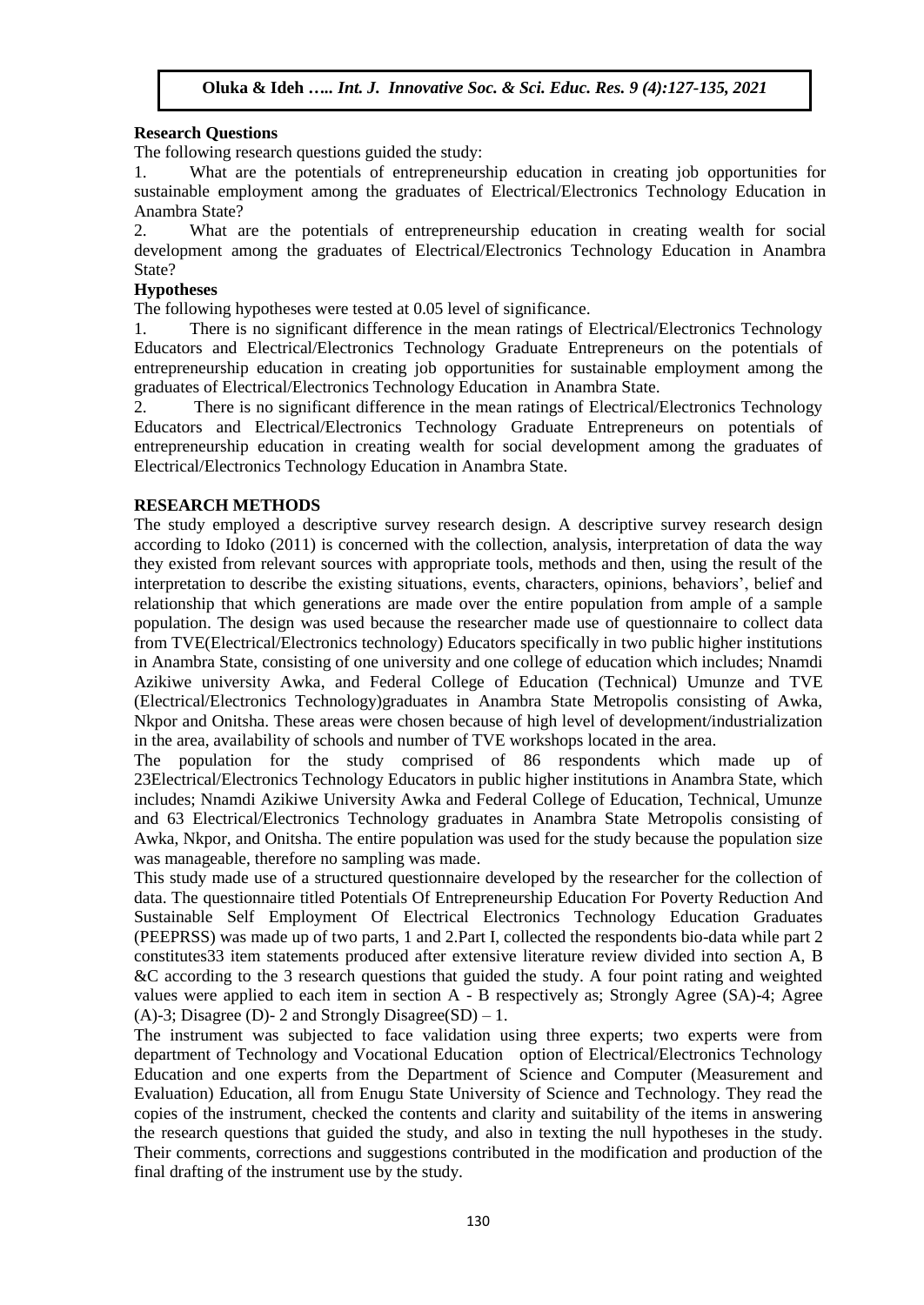The reliability of the instrument was determined using Cronbach Alpha. The reliability index arising from this method achieves a degree of internal consistency of the instrument, it yielded a reliability coefficient of 0.75, indicating that the instrument is reliable and suitable for data collection for the study. 86 copies of the questionnaire were administered by hand to the TVE (Electrical/Electronics Technology) Educators and her Youths/graduates by the researcher with the help of three research assistants and guided them on how to successfully administer the questionnaire to the respondents and help them properly fill and complete the questionnaire and collect them back. The researcher and his assistant administered the questionnaire to the respondents and collected them back by hand after completion. All the 86 copies of the questionnaire were filled and retrieved. Hence there was 100% return rate, and same number was used for data analyses of the study.

Mean and standard deviation were used to analyze the data collected from the items for answering the research questions based on the four-point rating scale. The decision rule was that any items with mean score 2.50 and above was regarded as agree while any item with mean score less than 2.50 was regarded as disagree. The standard deviation was used to determine the closeness or otherwise of the opinions of the respondents from the group data. The t-test of significant difference between two independent means were used to test the hypotheses at 0.05 probability level. In testing the hypotheses, the decision was that if the value of calculated 't' is equal or greater than the given table 't', at 0.05 level of significance, the null hypothesis was rejected otherwise do not reject.

## **RESULTS**

The results of the analyses of the data collected for the study are presented in Tables 1 to 4as follows **Research Question 1**

*What are the potentials of entrepreneurship education in creating job opportunities for sustainable self-employment among the graduates of Electrical/Electronics Technology Education in Anambra State?*

**Table 1: Mean Ratings and Standard Deviation of the Respondent on the potential of entrepreneurship education in creating job opportunity for sustainable self employment among the graduate of Electrical/Electronics Technology education in Anambra State**

| S/N              | potentials of entrepreneurship education in creating<br>job opportunities include;         | <b>Electrical/E</b><br><b>lectronics</b><br><b>Technology</b><br>educator<br>$N=63$ |                 | <b>Electrical/E</b><br><b>lectronics</b><br><b>Technology</b><br><b>Graduate</b><br><b>Entreprene</b><br>urs<br>$N = 23$ |                 | <b>Overall</b>          |                 | <b>Decisi</b><br>on |
|------------------|--------------------------------------------------------------------------------------------|-------------------------------------------------------------------------------------|-----------------|--------------------------------------------------------------------------------------------------------------------------|-----------------|-------------------------|-----------------|---------------------|
|                  |                                                                                            |                                                                                     |                 |                                                                                                                          |                 |                         |                 |                     |
|                  |                                                                                            | $\mathbf{X}_1$                                                                      | SD <sub>1</sub> | $\mathbf{X}_2$                                                                                                           | SD <sub>2</sub> | $\mathbf{X}_{\text{G}}$ | SD <sub>G</sub> |                     |
| $\mathbf{1}$     | Sharpens the graduates innate capability and talents in<br>creating business               | 2.87                                                                                | 0.66            | 2.96                                                                                                                     | 0.71            | 2.89                    | 0.67            | Agree               |
| $\boldsymbol{2}$ | Providing a clear definition of the vision goals on<br>entrepreneurial process             | 2.97                                                                                | 0.59            | 3.09                                                                                                                     | 0.60            | 3.00                    | 0.59            | Agree               |
| 3                | Encouraging the graduates to establish their own<br>business                               | 3.03                                                                                | 0.47            | 3.00                                                                                                                     | 0.43            | 3.02                    | 0.46            | Agree               |
| 4                | Equipping the graduates with entrepreneurial skills                                        | 3.08                                                                                | 0.55            | 3.09                                                                                                                     | 0.51            | 3.08                    | 0.54            | Agree               |
| 5                | Providing adequate training which instigate creativity in<br>establishing business         | 3.05                                                                                | 0.58            | 3.04                                                                                                                     | 0.56            | 3.05                    | 0.57            | Agree               |
| 6                | Equipping the graduates with traits of independence                                        | 3.13                                                                                | 0.71            | 3.17                                                                                                                     | 0.72            | 3.14                    | 0.71            | Agree               |
| 7                | Empowering the graduates to tap from the local<br>resources in their immediate environment | 3.06                                                                                | 0.72            | 3.09                                                                                                                     | 0.67            | 3.06                    | 0.69            | Agree               |
| 8                | Inculcates in the mentality of graduates of hard work                                      | 3.08                                                                                | 0.77            | 3.13                                                                                                                     | 0.77            | 3.09                    | 0.76            | Agree               |
| 9                | Empowering the graduates with innovative skills in<br>running business                     | 3.05                                                                                | 0.73            | 3.04                                                                                                                     | 0.71            | 3.05                    | 0.72            | Agree               |
| <b>10</b>        | Gives the graduates the foresight in promoting the local<br>technology                     | 3.86                                                                                | 0.72            | 3.04                                                                                                                     | 0.71            | 2.91                    | 0.71            | Agree               |
|                  | <b>Cluster Mean/SD</b>                                                                     | 3.01                                                                                | 0.65            | 3.07                                                                                                                     | 0.63            | 3.02                    | 0.64            | Agree               |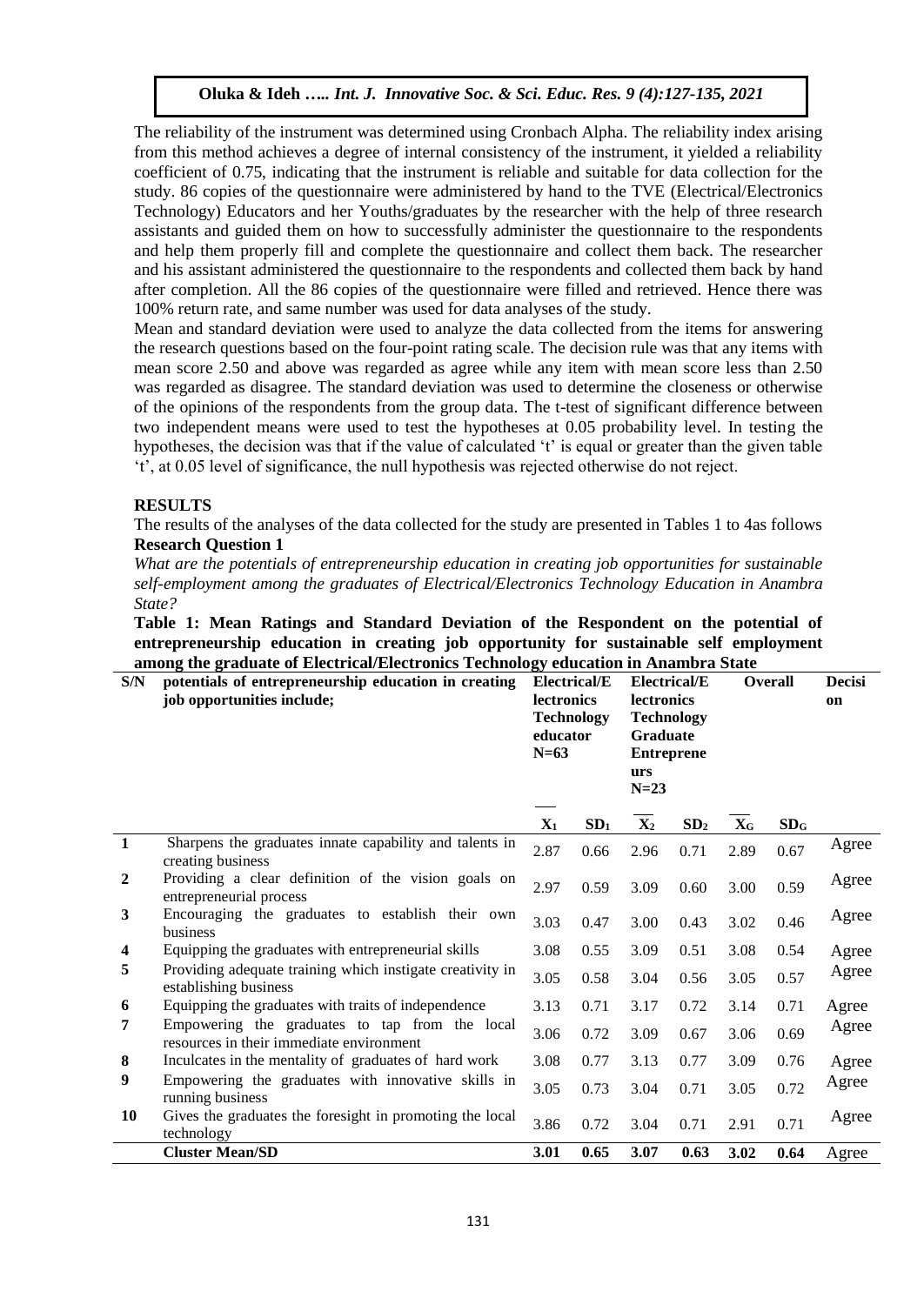The cluster mean of 3.02 further showed that the itemized strategies are highly required in creating job opportunities through entrepreneurship education. The low cluster standard deviation of 0.64 obtained from data analysis that the respondents have consensus opinions in their item statements in the cluster group.

#### **Hypothesis 1**

There is no significant difference in the mean ratings of Electrical/Electronics Technology Educators and Graduate entrepreneurs on the potential of entrepreneurship education in creating job opportunity for sustainable self-employment among the graduate of Electrical/Electronics Technology education in Anambra State

**Table 2: Summary of t-test analysis of mean ratings of Electrical/Electronics Technology Educators and Graduate entrepreneurs on the potential of entrepreneurship education in creating job opportunities for sustainable self -employment among the graduate of Electrical/Electronics Technology education in Anambra State**

| <b>Variable</b><br>N      |    | ິ          |    | Sig.<br><b>Mean</b> |                   | <b>Std. Error</b> | <b>Decision</b> |  |
|---------------------------|----|------------|----|---------------------|-------------------|-------------------|-----------------|--|
|                           |    |            | df | (2tailed)           | <b>Difference</b> | <b>Difference</b> |                 |  |
| Educators                 | 63 | 0.588<br>4 | 84 | 0.561               | 0.62802           | 1.07602           | <b>NS</b>       |  |
| Graduate<br>entrepreneurs | 23 |            |    |                     |                   |                   |                 |  |

The result of data in **Table 2**showed that the t-value at 0.05 level of significance and 84 degree of freedom for the 10 items is 0.584 with a significant value of 0.561. Since the significant value of 0.56 is more than 0.05 level of significant the null hypothesis is not significant. This means that there is no significant difference with regard to 10 items on the mean rating of Electrical/Electronics Technology Educators and graduates entrepreneurs on the potential of entrepreneurship education in creating job opportunities for sustainable self-employment among the graduates of electrical/electronics technology education in Anambra State. Hence the null hypothesis is not significant, and hence not rejected.

**Research Question 2:** *What are the potentials of entrepreneurship education in creating wealth for social development among the graduates of Electrical/Electronics Technology Education in Anambra State?*

**Table 3: Mean Ratings and Standard Deviation of the Respondent on the potential of entrepreneurship education in creating wealth for social development among the graduate of Electrical/Electronics Technology education in Anambra State**

| S/N          | Potential of entrepreneurship education in creating<br>wealth for social development include; |                | <b>Electrical/E</b><br><b>lectronics</b><br><b>Technology</b><br>educator<br>$N=63$ |                | Electrical/E<br><b>lectronics</b><br><b>Technology</b><br><b>Graduate</b><br><b>Entreprene</b><br>urs<br>$N=23$ |                           | <b>Overall</b>  |       |
|--------------|-----------------------------------------------------------------------------------------------|----------------|-------------------------------------------------------------------------------------|----------------|-----------------------------------------------------------------------------------------------------------------|---------------------------|-----------------|-------|
|              |                                                                                               | $\mathbf{X}_1$ | SD <sub>1</sub>                                                                     | $\mathbf{X}_2$ | SD <sub>2</sub>                                                                                                 | $\mathbf{X}_{\mathbf{G}}$ | SD <sub>G</sub> |       |
| $\mathbf{1}$ | improving the citizens livelihood                                                             | 3.02           | 0.63                                                                                | 3.13           | 0.63                                                                                                            | 3.05                      | 0.63            | Agree |
| 2            | Contributes to the development of transport network                                           | 2.94           | 0.62                                                                                | 3.00           | 0.60                                                                                                            | 2.95                      | 0.61            | Agree |
| 3            | Contributes to the development of<br>communication<br>networks                                | 2.94           | 0.63                                                                                | 2.87           | 0.63                                                                                                            | 2.92                      | 0.62            | Agree |
| 4            | Stimulates the infrastructural improvement                                                    | 2.97           | 0.65                                                                                | 2.87           | 0.63                                                                                                            | 2.94                      | 0.64            | Agree |
| 5            | Rejuvenates market competition                                                                | 3.03           | 0.65                                                                                | 2.96           | 0.71                                                                                                            | 3.01                      | 0.66            | Agree |
| 6            | Reduces the rural $-$ urban migration                                                         | 2.83           | 0.61                                                                                | 2.91           | 0.59                                                                                                            | 2.85                      | 0.60            | Agree |
| 7            | Minimizing of crimes in the society                                                           | 2.90           | 0.67                                                                                | 2.91           | 0.60                                                                                                            | 2.91                      | 0.64            | Agree |
| 8            | Increases productivity which maximize<br>the social<br>satisfaction gain                      | 2.90           | 0.67                                                                                | 2.21           | 0.60                                                                                                            | 2.91                      | 0.64            | Agree |
| 9            | Identification of existing opportunities in the market                                        | 3.09           | 0.59                                                                                | 3.13           | 0.45                                                                                                            | 3.10                      | 0.55            | Agree |
| 10           | improving the foreign reserves                                                                | 3.02           | 0.63                                                                                | 3.13           | 0.63                                                                                                            | 3.05                      | 0.63            | Agree |
|              | <b>Cluster Mean/SD</b>                                                                        | 2.97           | 0.63                                                                                | 297            | 0.61                                                                                                            | 2.97                      | 0.62            | Agree |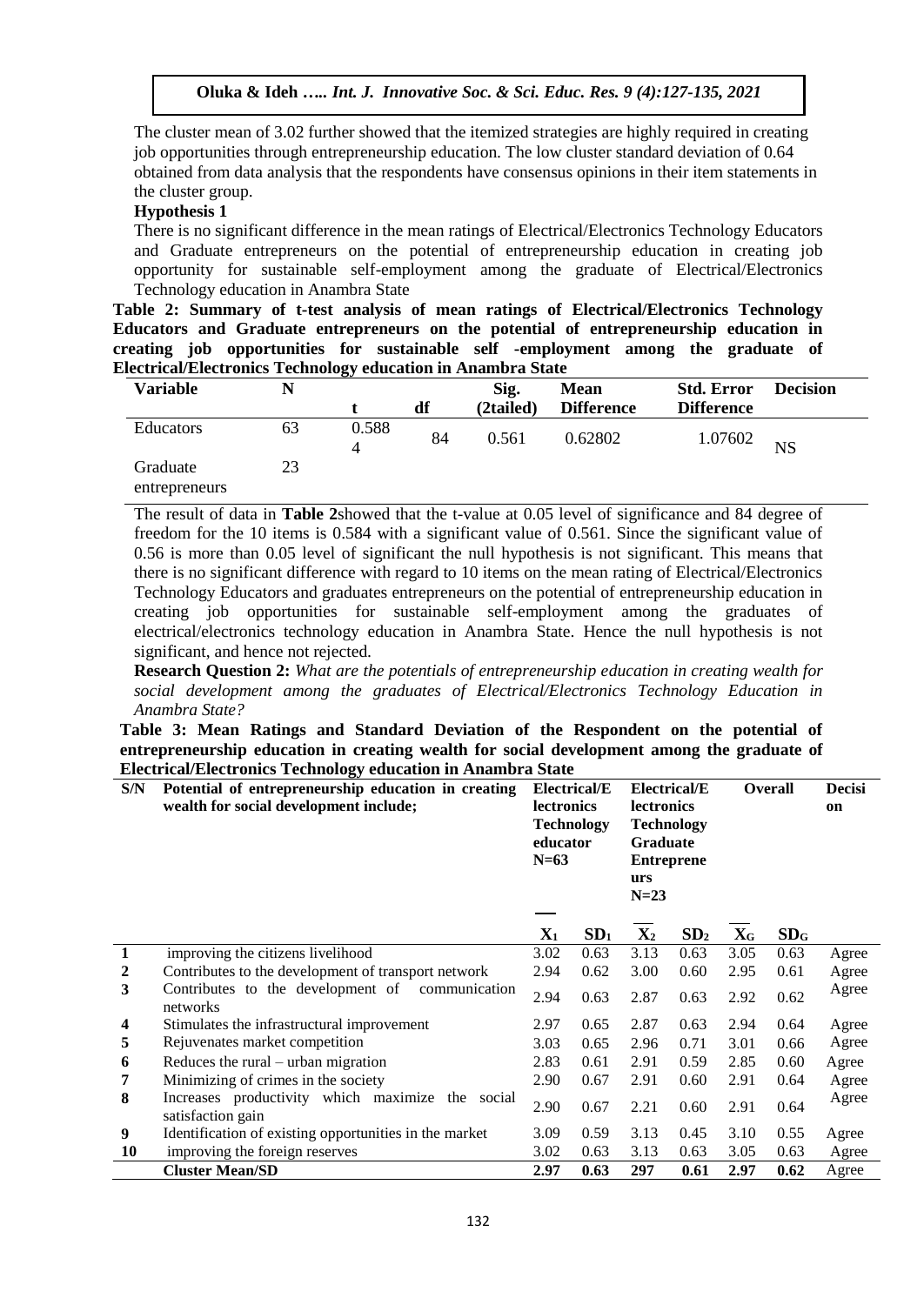The result of data analysis presented in Table 3 depict that the overall mean ratings of the respondents ranges from 2.85 to 3.10 indicating that the itemized are the potentials of entrepreneurship education for social development among graduates of electrical/electronics technology education in Anambra State. The overall cluster mean of 2.97 further shows that the respondents agreed to the itemized. The low cluster standard deviation of 0.62 obtained from data analysis indicates that the respondents have consensus opinions in their response to the items.

#### **Hypothesis 2**

There is no significant difference in the mean ratings of Electrical/Electronics Technology Educators and Graduate entrepreneurs on the potential of entrepreneurship education for social development among the graduate of Electrical/Electronics Technology education in Anambra State

**Table 2: Summary of t-test analysis of mean ratings of Electrical/Electronics Technology Educators and Graduate entrepreneurs on the potential of entrepreneurship education in creating wealth for social development among the graduate of Electrical/Electronics Technology education in Anambra State**

| ு<br><b>Variable</b><br>N |    |       |    | Sig.<br><b>Mean</b> |                   | <b>Std. Error</b> | <b>Decision</b> |  |
|---------------------------|----|-------|----|---------------------|-------------------|-------------------|-----------------|--|
|                           |    |       | df | (2tailed)           | <b>Difference</b> | <b>Difference</b> |                 |  |
| Educators                 | 63 | 0.092 | 84 | 0.927               | 0.62802           | 0.74559           | <b>NS</b>       |  |
| Graduate<br>entrepreneurs | 23 |       |    |                     |                   |                   |                 |  |

The result of data in **Table 4** showed that the t-value at 0.05 level of significance and 84 degree of freedom for eight items is 0.092 with a significant value of 0.927. Since the significant value of 0.927 is more than the 0.05 level of significant, the null hypothesis is not significant. This means that there is no significant difference with regard to the ten items on the mean ratings of Electrical/Electronics Technology Educators and Graduates Entrepreneurs on the potentials of entrepreneurship education for social development among the graduates of electrical/electronics technology education in Anambra State. Hence the null hypothesis is not significant.

### **DISCUSSION OF FINDINGS**

Based on the analyses of the data collected for this study, the following finding were made on the research question one which revealed that potentials of entrepreneurship education in creating job opportunities for sustainable employment among the graduates of electrical/electronics technology education in Anambra State. The identified potential of entrepreneurship education in creating job opportunities include; Sharpen the graduate's innate capability and talents in creating business, equipping the graduates with traits of independence and empowering the graduates with innovative skills in running their own business.

The finding was in consonance with that of Msughtr and Ahon (2011) who asserted that entrepreneurship education goes beyond business creation for an individual but also create jobs for unemployed graduates. The test of hypothesis one showed that there was no significant difference on the mean rating of Electrical/Electronics technology educators and Electrical/Electronics technology graduates entrepreneurs on that potentials of entrepreneurship education in creating employment opportunities for sustainable self-employment.

Further, the findings of research question two showed that the potentials of entrepreneurship education in wealth creation for social development among graduates of electrical/electronics technology education are needed. The potentials of entrepreneurship education in creating wealth for social development include; minimizing of crimes in the society, improving the foreign reserves and stimulating the infrastructural improvement. The finding was in consonance with that of Okereke and Okorofor (2011) who asserted that entrepreneurship education has been acknowledged world wide as a potent and viable tool for self-employment, job and wealth creation. Data from null hypothesis two test showed that that there was no significant difference on the mean rating of Electrical/Electronics technology educators and Electrical/Electronics technology graduates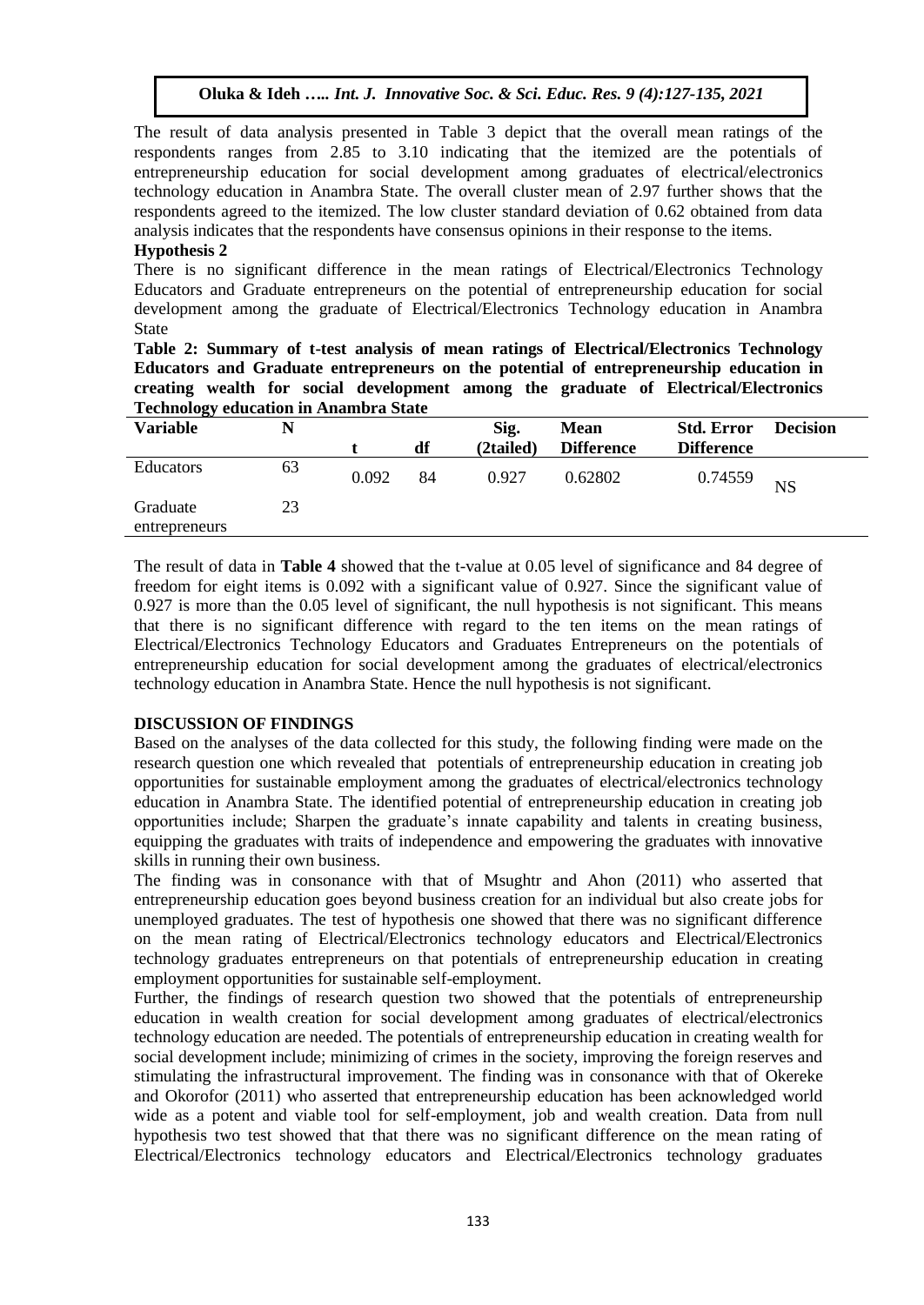entrepreneurs on the potentials of entrepreneurship education on wealth creation for poverty reduction and sustainable self-employment among the youths/graduates of electrical/electronics technology education.

## **CONCLUSION**

Electrical/Electronics Technology undergraduate students can be motivated to become entrepreneurs by including more entrepreneurship courses in their curriculum. Given them assignments that will enable them meet some established entrepreneurs in the society will go a long way of imbibing the spirit of entrepreneurship among them. Electronic businesses are among the most important sources of economic growth and development as such, electronic students should have intention making a living through electronic businesses as there is hardly any household, institution or establishment that does not make use of one electronic appliance or the other. These potentials of entrepreneurship education are vital in ensuring self-independence, self-reliance, economic emancipation, social development and technological advancement in the world of work. Potentials of entrepreneurship education will not only enhance the ability of Electrical/ Electronics technology graduates to create job opportunities and wealth, but will also help them in contributing to social and economic development of the state. The study also revealed that government should provide enabling business environment, political stability and training that will foster employment traits among the teaming graduates.

### **RECOMMENDATIONS**

The wheel of development of any country lies on the shoulders of how productive and creative the graduate are. The government, universities and educators have obligations to ensure that their students are empowered to discharge their obligations in the society and to better their life. In the light of the issues discussed above, the following recommendations are proffered;

- 1. funding of entrepreneurship education should be taken seriously by the federal government. This can be achieved through increase in the budgetary allocation to educational sector.
- 2. Electrical/ Electronics technology students should try and start a little business through which they can earn some money even while they are in school. Such a business could be repair of electronic gadgets or sale of electronic appliances.
- 3. More entrepreneurship courses should be introduced in Electrical/ Electronics technology education curriculum at early stage of the course, so that her students should be exposed to entrepreneurial skills as early as possible.
- 4. The students should consider exploring a career option in Electrical/electronics business.

### **REFERENCES**

Abdulkarim, J. (2012). *Entrepreneurship in Technical and Vocational Education*: Umuahia: Cijeh concepts.

- Adenutsi, D.E. (2009). Entrepreneurship job creation, income empowerment and poverty reduction in low income economics. *A seminar paper presented at the inaugural/ induction programme of the Chartered Institute of Economics of Ghana.*
- Aliyu, N.I. (2018). Youth unemployment and entrepreneurship education: Counseling perception for sustainable national development. *Journal of Education and Applied Psychology,8 (1)* 214- 228.
- Chukwuedo, S. O. & Omofonmwan, G. O. (2013). Information and communication technology: The pivot of teaching and learning of skills in electrical and electronics technology programme in Nigeria. *International Journal of Vocational and Technical Education*, 5(6):117–123.
- Department of Mines, Industry regulation and Safety (2018). What is Competency and how is it assessed? *Retrieved from [http://www.dmp.wa.gov.au/safety/what-is-competency-and-how](http://www.dmp.wa.gov.au/safety/what-is-competency-and-how-is-it-5973.aspx)[is-it-5973](http://www.dmp.wa.gov.au/safety/what-is-competency-and-how-is-it-5973.aspx)*.aspx.
- Ezeani, N.S. (2012). The Teacher and Skills Acquisitions at Business Education: from the Prospective Accuracy Skills: *Arabian Journal of Business Management,2(4)234-245.*